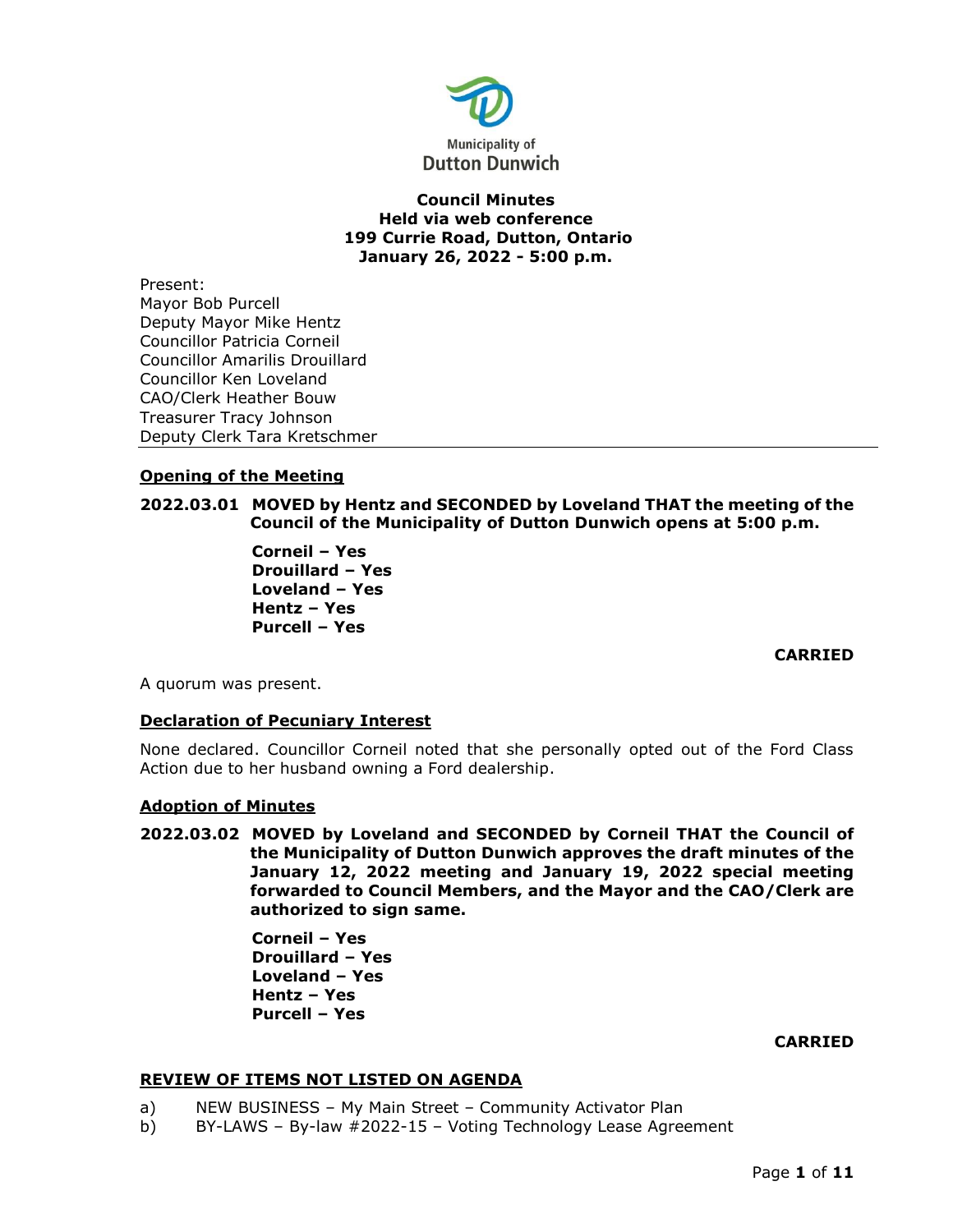### **WATER DEPARTMENT**

Dutton Dunwich Annual Water Report 2021

**2022.03.03 MOVED by Corneil and SECONDED by Drouillard THAT the Council of the Municipality of Dutton Dunwich receives the 2021 Annual Report for the Dutton Dunwich Drinking Water System.**

> **Corneil – Yes Drouillard – Yes Loveland – Yes Hentz – Yes Purcell – Yes**

> > **CARRIED**

Water Department Safety Meeting Minutes – Jan 2022

**2022.03.04 MOVED by Drouillard and SECONDED by Hentz THAT the Council of the Municipality of Dutton Dunwich receives the "Water Department Safety Meeting" minutes dated January 12, 2022 for information.**

> **Corneil – Yes Drouillard – Yes Loveland – Yes Hentz – Yes Purcell – Yes**

> > **CARRIED**

### **RECREATION DEPARTMENT**

Update to Memorial Tree Program Policy

**2022.03.05 MOVED by Hentz and SECONDED by Loveland THAT the Council of the Municipality of Dutton Dunwich receives the report of the Recreation and Administrative Assistant titled "Update to Memorial Tree Program Policy", dated January 26, 2022 for information; and**

> **THAT Council approve the proposed by-law #2022-12 to Establish a Memorial Tree Program Policy; and**

> **THAT Council approve the cost of identification tags for any memorial trees purchased through the program; and**

> **THAT Council directs staff to invoice applicants for memorial trees for the cost of material for trees, stands, and plaques as applicable for all options.**

**Corneil – Yes Drouillard – Yes Loveland – Yes Hentz – Yes Purcell – Yes** 

**CARRIED**

Sale of Garbage Bag Tags by Local Businesses

**2022.03.06 MOVED by Loveland and SECONDED by Corneil THAT the Council of the Municipality of Dutton Dunwich receives the report of the Recreation and Administrative Assistant titled "Sale of Garbage Bag**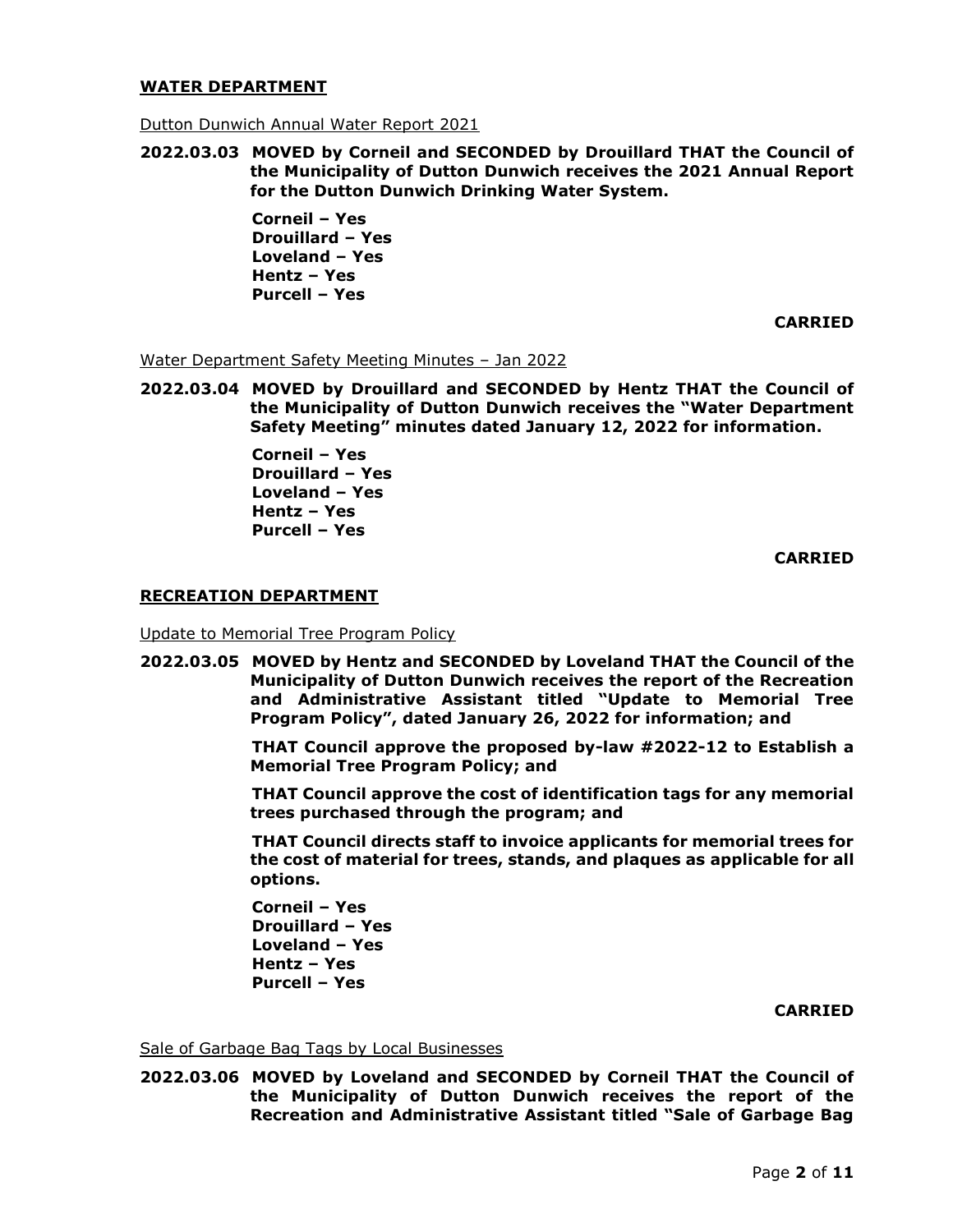**Tags by Local Businesses", dated January 26, 2022 for information; and**

**THAT Council approves the sale of garbage bag tags (bag tags) by local businesses;**

**THAT Council approves a commission rate of 10% for bag tags sold by local businesses on behalf of the municipality.**

**Corneil – Yes Drouillard – Yes Loveland – Yes Hentz – Yes Purcell – Yes** 

**CARRIED**

## **CORRESPONDENCE**

- a) **AMCTO** Advocacy Update: Joint and Several Liability Reform
- **2022.03.07 MOVED by Corneil and SECONDED by Drouillard THAT the Council of the Municipality of Dutton Dunwich receives the correspondence from AMCTO advocating for joint and several liability reform; and**

**THAT Council supports AMO's call to action and the following recommendations:**

- **1. The provincial government adopt a model of full proportionate liability to replace joint and several liability;**
- **2. Implement enhancements to the existing limitations period including the continued applicability of the existing 10-day rule on slip and fall cases given recent judicial interpretations, and whether a 1-year limitation period may be beneficial;**
- **3. Implement a cap for economic loss awards;**
- **4. Increase the catastrophic impairment default benefit limit to \$2 million and increase the third-party liability coverage to \$2 million in government regulated automobile insurance plans;**
- **5. Assess and implement additional measures which would support lower premiums or alternatives to the provisions of insurance services by other entities such as non-profit insurance reciprocals;**
- **6. Compel the insurance industry to supply all necessary financial evidence including premiums, claims, and deductible limit changes which support its, and municipal arguments as to the fiscal impact of joint and several liability;**
- **7. Establish a provincial and municipal working group to consider the above and put forward recommendations to the Attorney General.**

**AND THAT a copy of this resolution be forwarded to Karen Vecchio, MP, AMCTO, AMO and Attorney General, Doug Downey.**

**Corneil – Yes Drouillard – Yes Loveland – Yes Hentz – Yes Purcell – Yes** 

#### **CARRIED**

b) **Ministry of Northern Development, Mines, Natural Resources and Forestry** – Proposed Regulatory Changes Under the Aggregate Resources Act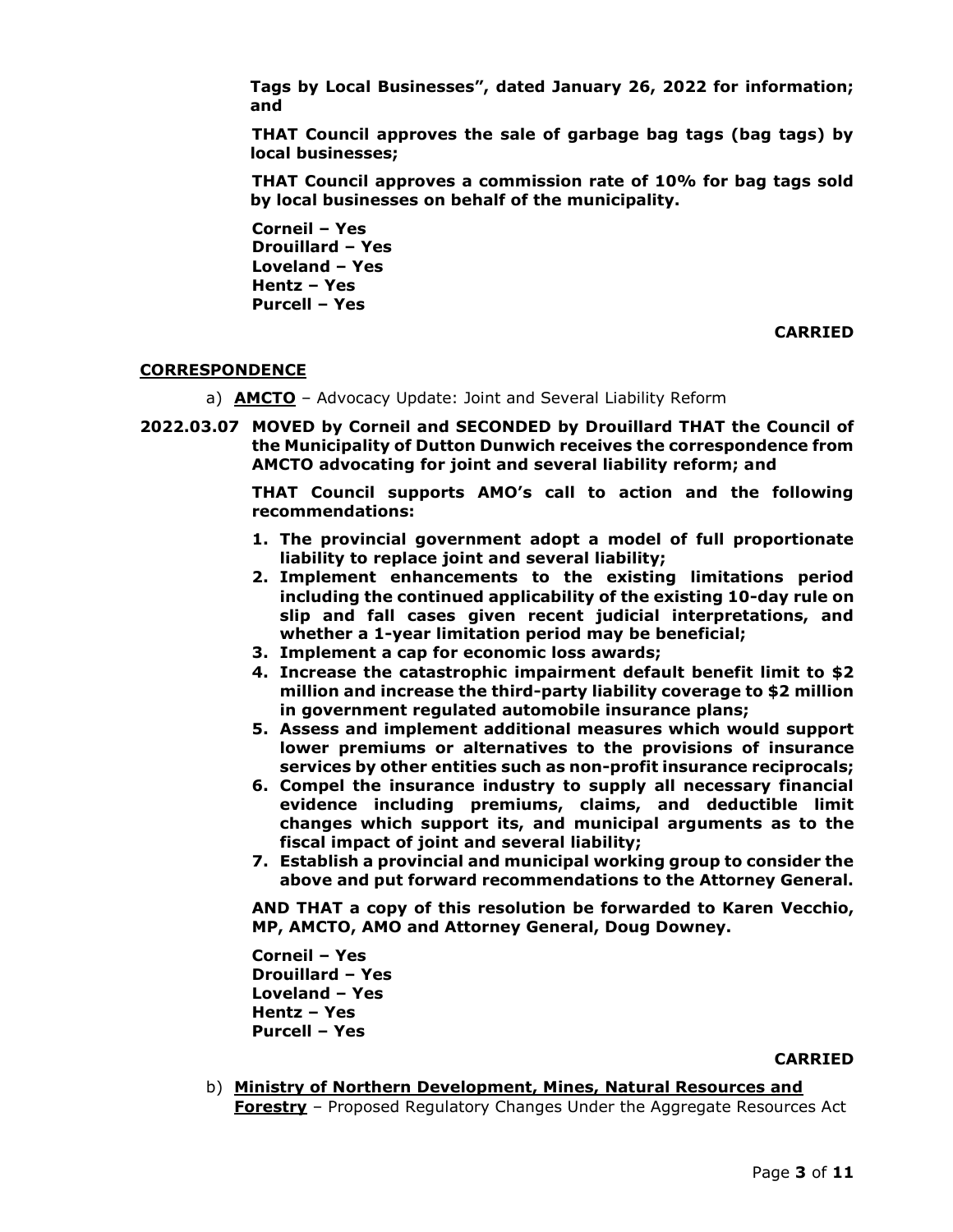**Corneil – Yes Drouillard – Yes Loveland – Yes Hentz – Yes Purcell – Yes** 

**CARRIED**

c) **Town of Aurora** – Dissolve the Ontario Land Tribunal (OLT)

**2022.03.09 MOVED by Hentz and SECONDED by Loveland THAT correspondence item 07.c) from the Town of Aurora be received and filed.**

> **Corneil – Yes Drouillard – Yes Loveland – Yes Hentz – Yes Purcell – Yes**

> > **CARRIED**

**2022.03.10 MOVED by Loveland and SECONDED Corneil THAT relevant correspondence was reviewed.**

> **Corneil – Yes Drouillard – Yes Loveland – Yes Hentz – Yes Purcell – Yes**

> > **CARRIED**

### **CONSENT AGENDA**

Consent Correspondence

- a) **OCWA** COVID-19 Update
- b) **Community Schools Alliance** Social and Economic Impact of Schools in Small Ontario Communities
- c) **Ontario Superior Court of Justice** Ford Fuel Consumption Class Action
- **2022.03.11 MOVED by Corneil and SECONDED by Drouillard THAT the items on the Consent Agenda be approved.**

**Corneil – Yes Drouillard – Yes Loveland – Yes Hentz – Yes Purcell – Yes** 

**CARRIED**

# **CAO/CLERK'S REPORT**

TVDSB Trustee Distribution for 2022-2026

The CAO/Clerk presented this report to Council.

**2022.03.12 MOVED by Drouillard and SECONDED by Hentz THAT the Council of the Municipality of Dutton Dunwich supports the designation of**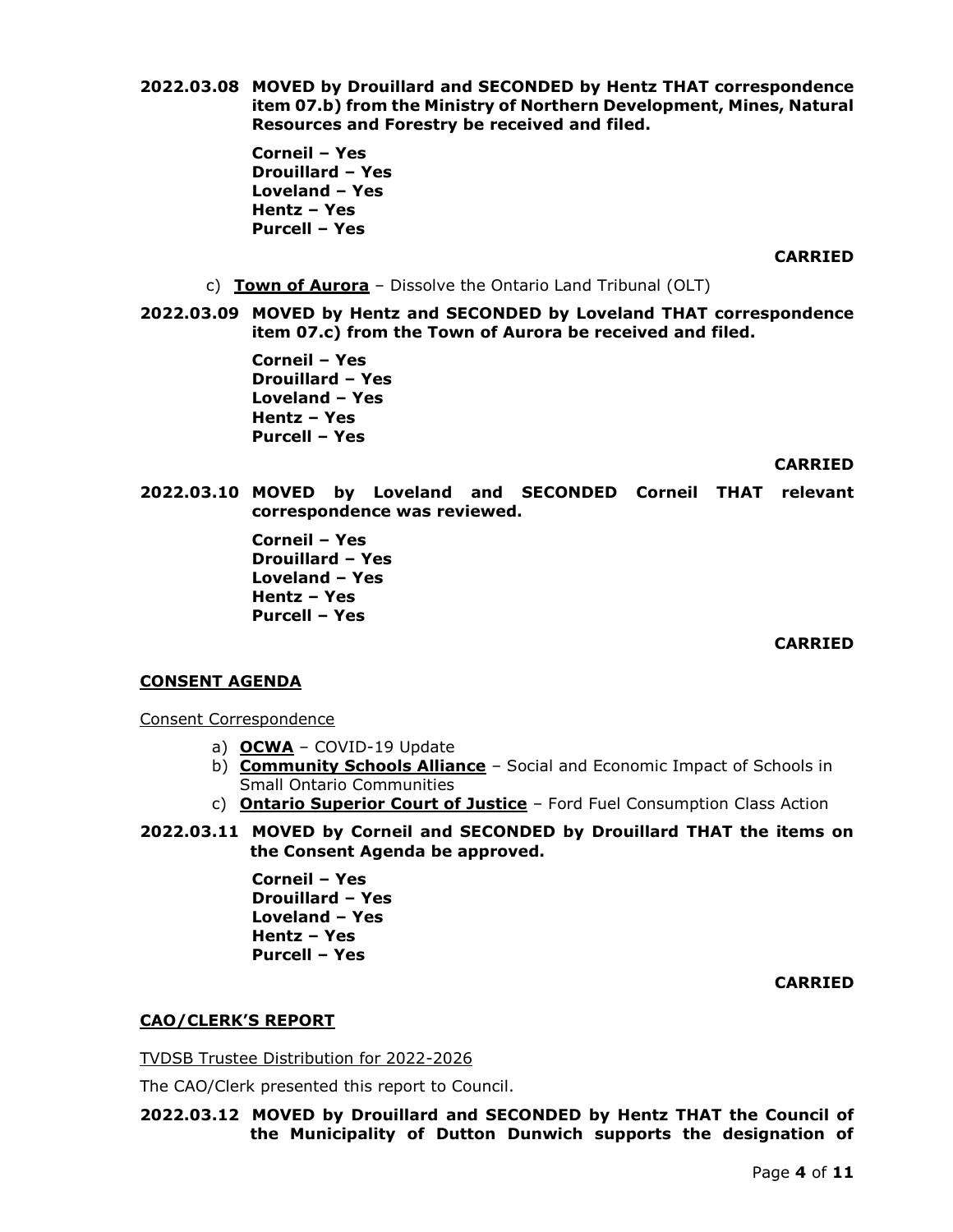**Middlesex County by Board resolution as a low population municipality;**

**THAT the Council of the Municipality of Dutton Dunwich supports the following Thames Valley District School Board Trustee Distribution for the 2022-2026 term:**

- **Two (2) Trustees representing Middlesex County**
- **Two (2) Trustees representing Oxford County**
- **Two (2) Trustees representing Elgin County**
- **Six (6) Trustees representing the City of London**
- **One (1) Indigenous Trustee appointed per Ontario Regulation 462/97;**

**THAT the Mayor of Dutton Dunwich send advocacy letters to ensure equitable representation that balances the rural interests within the geography of Thames Valley District School Board to the Minister of Education, the Honourable Stephen Lecce; the Minister of Municipal Affairs and Housing, the Honourable Steve Clark; and Elgin-Middlesex-London MPP Jeff Yurek; and**

**THAT the same letter be sent to Thames Valley District School Board Trustee Chair Lori-Ann Pizzalato and the Director of Education Mark Fisher, requesting that a copy of this motion and letter be considered as correspondence at the next Board of Trustee's meeting, prior to the Board's decision with respect to the composition of the 2022- 2026 Board of Trustees.**

**Corneil – Yes Drouillard – Yes Loveland – Yes Hentz – Yes Purcell – Yes** 

**CARRIED**

# **TREASURER'S REPORT**

CCRF Grant Support

The Treasurer presented this report to Council.

**2022.03.13 MOVED by Corneil and SECONDED by Drouillard THAT the Council of the Municipality of Dutton Dunwich receives the report of the Treasurer titled "CCRF Grant Support", dated January 26, 2022 for information; and**

> **THAT Council commits \$46,953 in the 2022 budget for the 25% municipal share of the CCRF grant.**

**Corneil – Yes Drouillard – Yes Loveland – Yes Hentz – Yes Purcell – Yes** 

### **CARRIED**

#### Capital Budget 2022 Presentation

The Treasurer presented this budget to Council. Council discussed this budget line by line.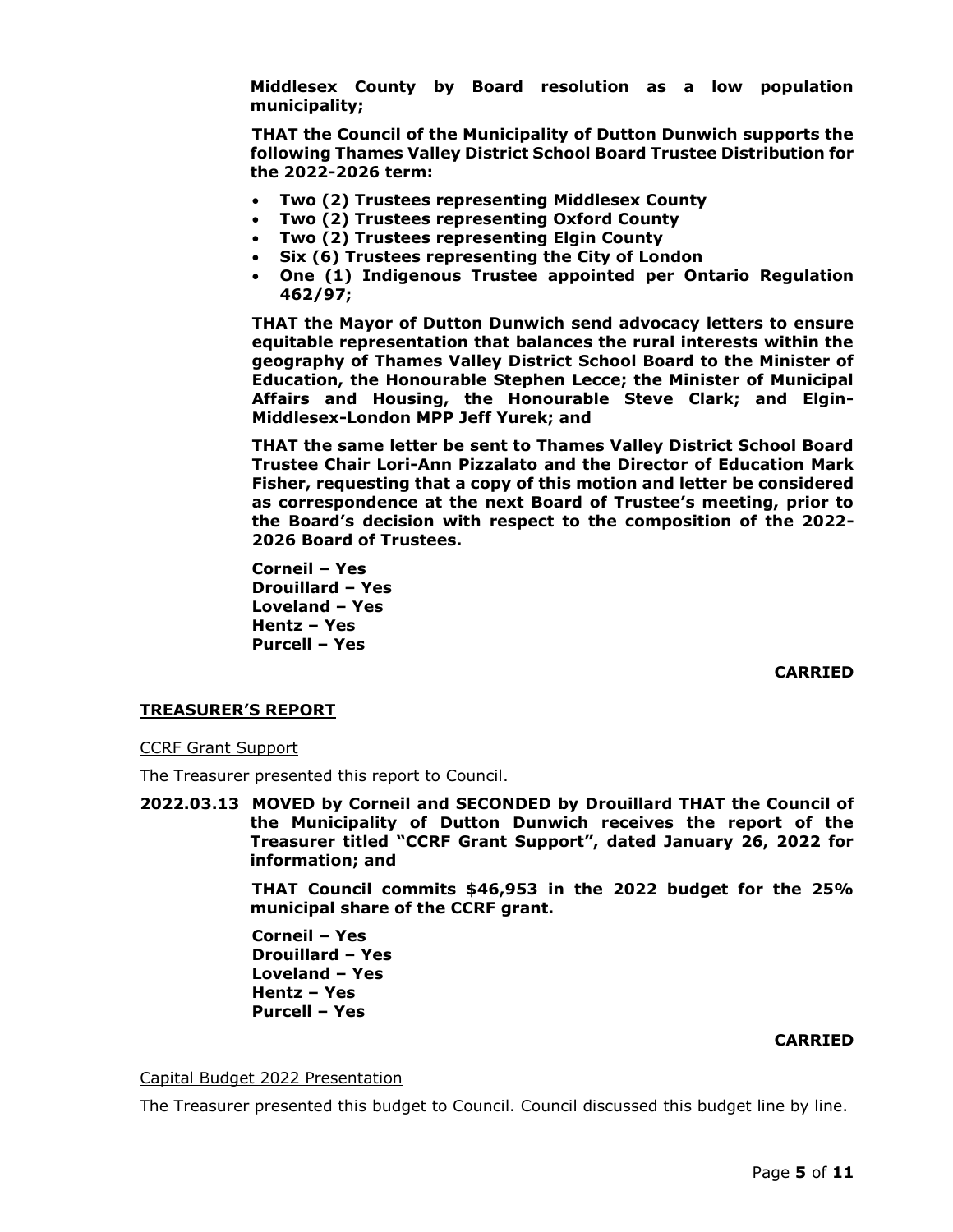**2022.03.14 MOVED by Hentz and SECONDED by Loveland THAT the Council of the Municipality of Dutton Dunwich receives the presentation of the Treasurer titled "2022 Capital Budget: Working Toward Sustainable Growth", dated January 26, 2022 for information.**

> **Corneil – Yes Drouillard – Yes Loveland – Yes Hentz – Yes Purcell – Yes**

> > **CARRIED**

Water and Wastewater Budget 2022 Presentation

The Treasurer presented this budget to Council.

**2022.03.15 MOVED by Loveland and SECONDED by Corneil THAT the Council of the Municipality of Dutton Dunwich receives the presentation of the Treasurer titled "2022 Water & Wastewater Budget", dated January 26, 2022 for information; and**

> **THAT Council approves the proposed 2022 Water & Wastewater Budget as discussed (specifically capacity fee).**

**Corneil – Yes Drouillard – Yes Loveland – Yes Hentz – Yes Purcell – Yes** 

**CARRIED**

### **EXECUTIVE ASSISTANT'S REPORT**

Municipal Projects – Monthly Status Report

**2022.03.16 MOVED by Drouillard and SECONDED by Hentz THAT the Council of the Municipality of Dutton Dunwich receives the report of the Executive Assistant titled "Municipal Project Updates", dated January 26, 2022 for information.**

# **CARRIED**

Vaccination and Rapid Testing Policy

Council expressed concern around the equality between vaccinated and unvaccinated in regard to isolation time and paid leave.

**2022.03.17 MOVED by Hentz and SECONDED by Loveland THAT the Council of the Municipality of Dutton Dunwich receives the report of the Executive Assistant titled "Vaccination and Rapid Testing Policy", dated January 26, 2022 for information; and**

> **THAT Council adopt the amended A 37-2021 – Vaccination and Rapid Testing Policy; and**

> **THAT Council approve Administration to treat this policy as a "Living Document" thereby permitting any further changes be made as needed, ensuring any revisions are recorded in the Revision History section within the Policy, subject to direction from Southwestern Public Health, and Provincial Health guidance; and**

**THAT Council plans to review this policy again at a later date.**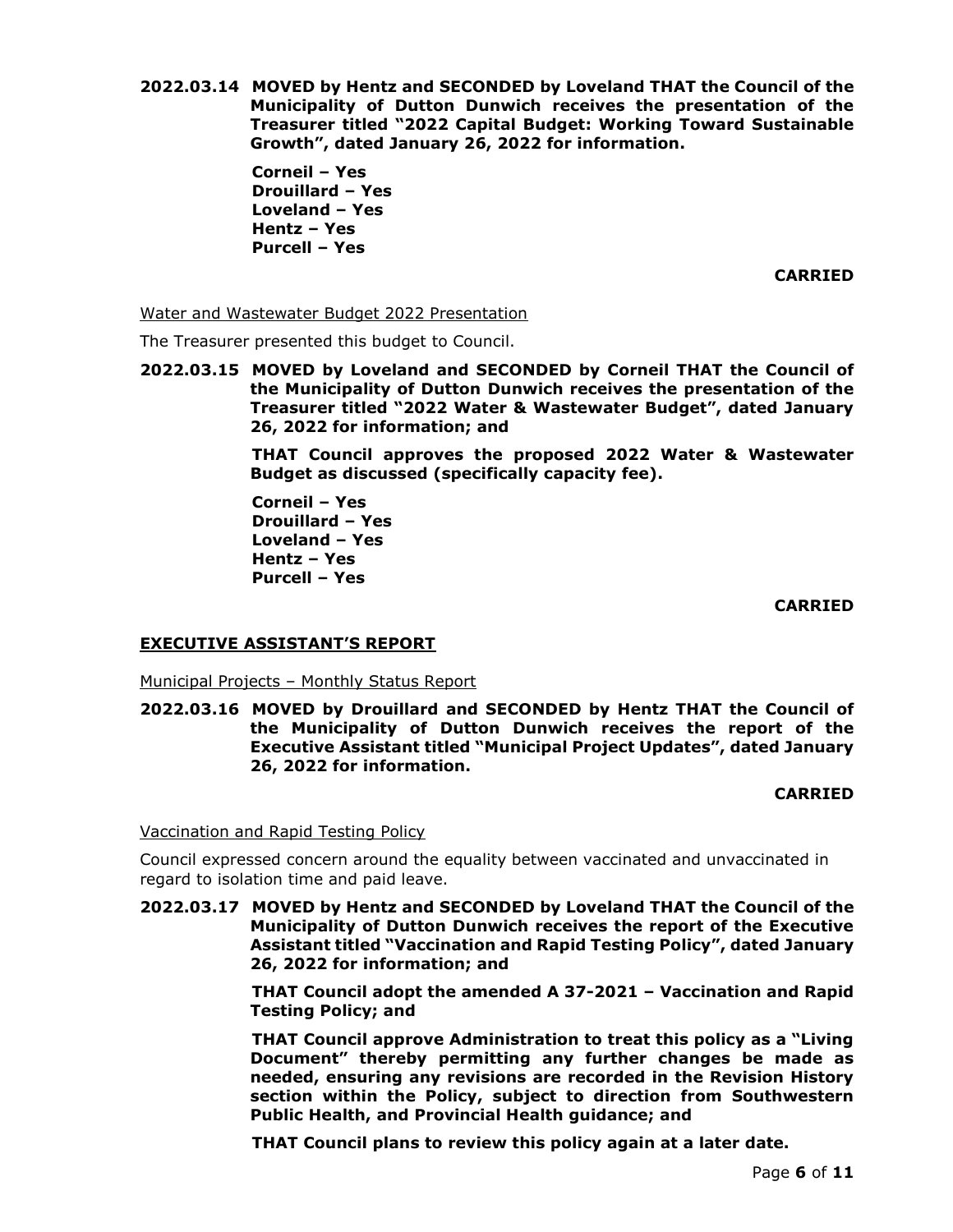**Corneil – Yes Drouillard – Yes Loveland – Yes Hentz – Yes Purcell – Yes** 

**CARRIED**

## **UNFINISHED BUSINESS**

WECHC January 2022 Vaccination Clinic Update

**2022.03.18 MOVED by Loveland and SECONDED by Corneil THAT the Council of the Municipality of Dutton Dunwich receives the report of the Deputy Clerk titled "WECHC January 2022 Vaccination Clinic Update", dated January 26, 2022 for information.**

> **Corneil – Yes Drouillard – Yes Loveland – Yes Hentz – Yes Purcell – Yes**

> > **CARRIED**

### **NEW BUSINESS**

West Elgin Community Centre Board of Management – School Reduced Rate

**2022.03.19 MOVED by Corneil and SECONDED by Drouillard THAT the Council of the Municipality of Dutton Dunwich supports the West Elgin Community Centre Board of Management establishing a special school rental rate for practices and rentals for all schools in Dutton Dunwich and West Elgin for use during non-prime time ice rental periods; and**

> **THAT Council approves that this special school rental rate does not encompass game play nor can occur during prime-time rental periods.**

**Corneil – Yes Drouillard – Yes Loveland – Yes Hentz – Yes Purcell – Yes** 

### **CARRIED**

# My Main Street - Community Activator Plan

Councillor Drouillard reported that staff found the My Main Street – Community Activator Plan grant funding and it is proposed that staff apply for this grant funding (up to \$100,000.00) to create a recreation master plan. Council directs staff to pursue all funding opportunities to fund the creation of a recreation master plan.

### **ANNOUNCEMENTS**

None.

## **CLOSED SESSION**

**2022.03.20 MOVED by Drouillard and SECONDED by Hentz THAT the Council for the Municipality of Dutton Dunwich now moves into a session of the**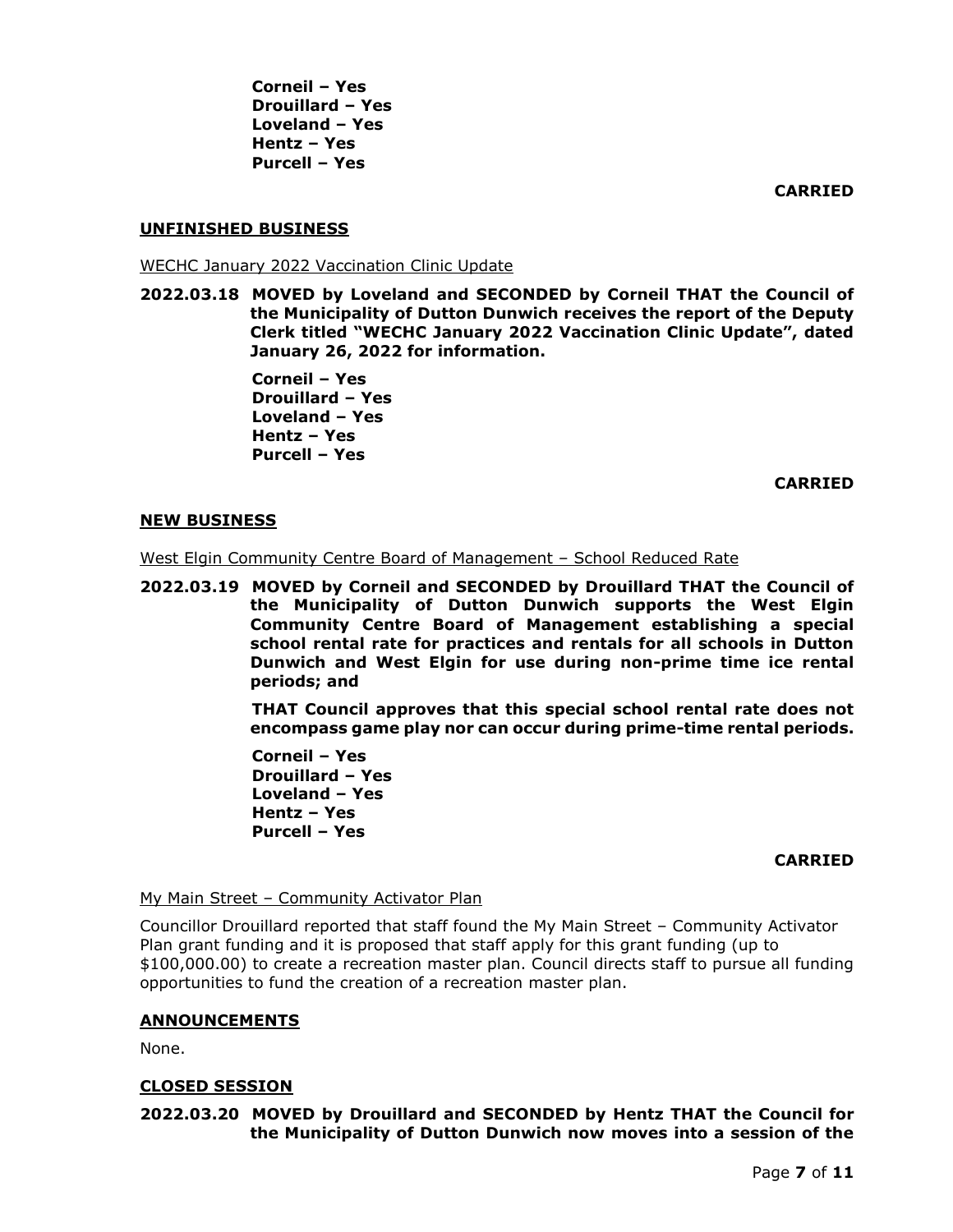**meeting that shall be closed to the public at 7:20 pm, in accordance with Section 239 (2) of the Municipal Act, S.O. 2001, c.25 for discussion of the following matters:**

- **a) Third-party information supplied in confidence to the municipality – s.239(2)(i) of the Municipal Act**
- **b) Labour relations or employee negotiations – s.239(2)(d) of the Municipal Act**
- **c) Labour relations or employee negotiations – s.239(2)(d) of the Municipal Act**
- **d) Labour relations or employee negotiations – s.239(2)(d) of the Municipal Act**
- **e) Labour relations or employee negotiations – s.239(2)(d) of the Municipal Act**
- **f) Labour relations or employee negotiations – s.239(2)(d) of the Municipal Act**
- **g) Personal matter about an identifiable individual – s.239(2)(d) of the Municipal Act**

**Corneil – Yes Drouillard – Yes Loveland – Yes Hentz – Yes Purcell – Yes** 

### **CARRIED**

**2022.03.21 MOVED by Loveland and SECONDED by Corneil THAT the Council for the Municipality of Dutton Dunwich hereby comes out of the closed session of the meeting at 7:54 p.m., and the regular meeting reconvenes.**

> **Corneil – Yes Drouillard – Yes Loveland – Yes Hentz – Yes Purcell – Yes**

#### **CARRIED**

### **RISE AND REPORT - OPEN**

**2022.03.22 MOVED by Corneil and SECONDED by Drouillard THAT the Council of the Municipality of Dutton Dunwich adopts confidential resolution CL 2022-02 moved in the closed session.**

> **Corneil – Yes Drouillard – Yes Loveland – Yes Hentz – Yes Purcell – Yes**

> > **CARRIED**

a) Third-party information supplied in confidence to the municipality

**2022.03.23 MOVED by Drouillard and SECONDED by Hentz THAT regarding closed session item a) third-party information supplied in confidence to the municipality – s.239(2)(i) of the Municipal Act, that staff proceed as directed by Council.**

**Corneil – Yes**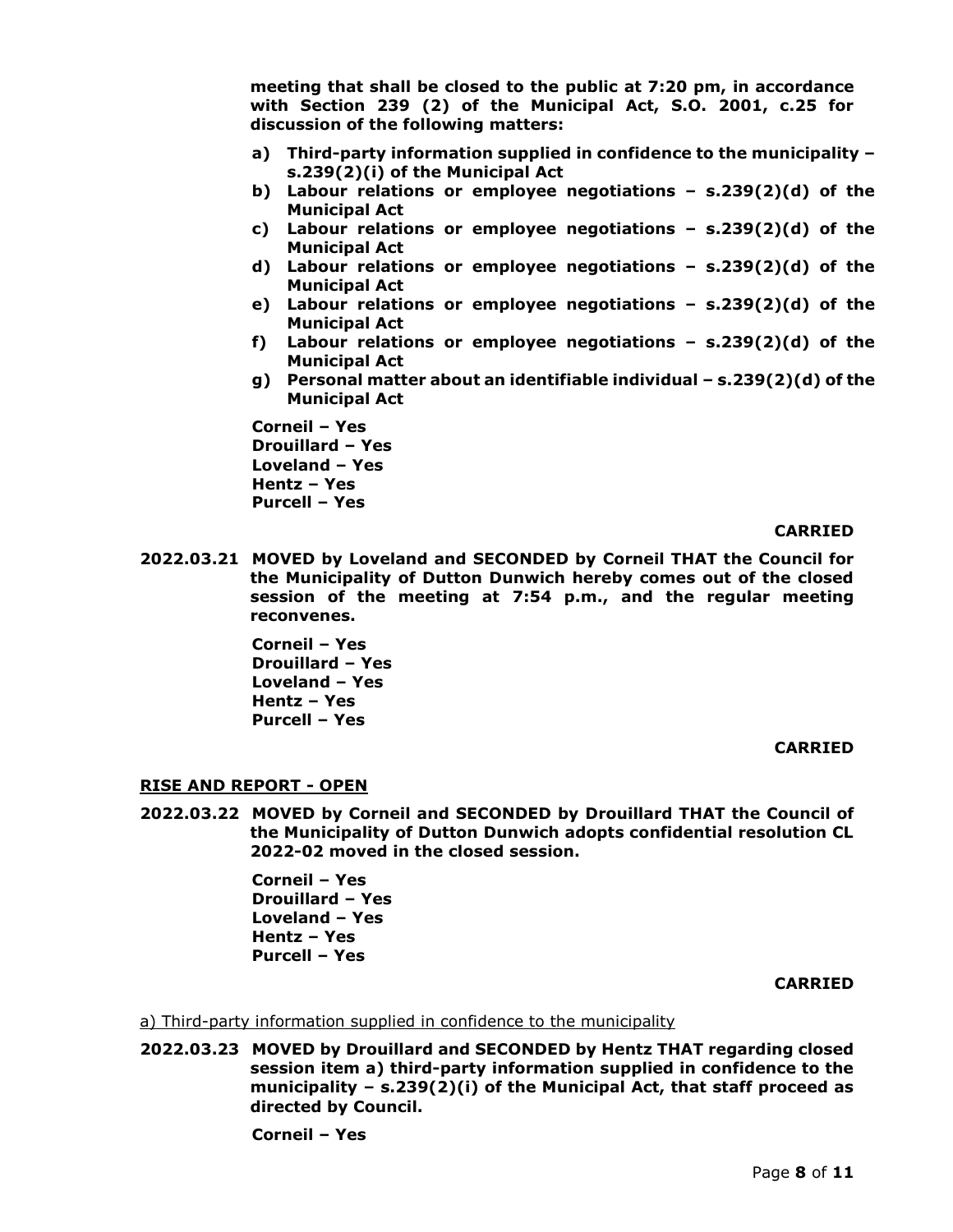**Drouillard – Yes Loveland – Yes Hentz – Yes Purcell – Yes** 

**CARRIED**

b) Labour relations or employee negotiations

**2022.03.24 MOVED by Hentz and SECONDED by Loveland THAT regarding closed session item b) labour relations or employee negotiations – s.239(2)(d) of the Municipal Act, that staff proceed as directed by Council.**

> **Corneil – Yes Drouillard – Yes Loveland – Yes Hentz – Yes Purcell – Yes**

> > **CARRIED**

c) Labour relations or employee negotiations

**2022.03.25 MOVED by Loveland and SECONDED by Corneil THAT regarding closed session item c) labour relations or employee negotiations – s.239(2)(d) of the Municipal Act, that staff proceed as directed by Council.**

> **Corneil – Yes Drouillard – Yes Loveland – Yes Hentz – Yes Purcell – Yes**

> > **CARRIED**

d) Labour relations or employee negotiations

**2022.03.26 MOVED by Corneil and SECONDED by Drouillard THAT regarding closed session item d) labour relations or employee negotiations – s.239(2)(d) of the Municipal Act, that staff proceed as directed by Council.**

> **Corneil – Yes Drouillard – Yes Loveland – Yes Hentz – Yes Purcell – Yes**

> > **CARRIED**

e) Labour relations or employee negotiations

**2022.03.27 MOVED by Drouillard and SECONDED by Hentz THAT regarding closed session item e) labour relations or employee negotiations – s.239(2)(d) of the Municipal Act, that staff proceed as directed by Council.**

> **Corneil – Yes Drouillard – Yes Loveland – Yes Hentz – Yes**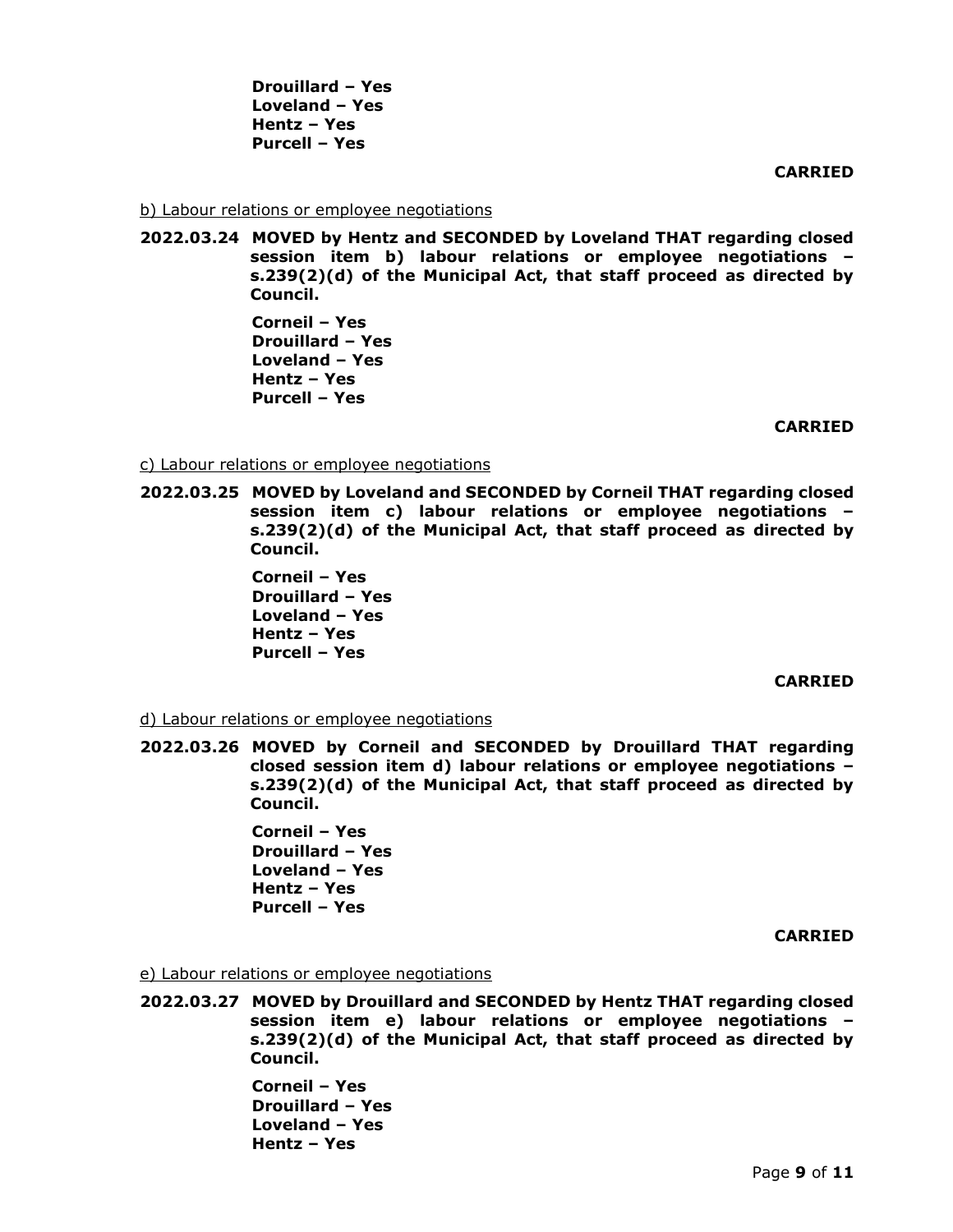f) Labour relations or employee negotiations

**2022.03.28 MOVED by Hentz and SECONDED by Loveland THAT regarding closed session item f) labour relations or employee negotiations – s.239(2)(d) of the Municipal Act, that staff proceed as directed by Council.**

> **Corneil – Yes Drouillard – Yes Loveland – Yes Hentz – Yes Purcell – Yes**

> > **CARRIED**

g) Personal matter about an identifiable individual

**2022.03.29 MOVED by Loveland and SECONDED by Corneil THAT regarding closed session item g) personal matter about an identifiable individual – s.239(2)(b) of the Municipal Act, that staff proceed as directed by Council.**

> **Corneil – Yes Drouillard – Yes Loveland – Yes Hentz – Yes Purcell – Yes**

### **CARRIED**

# **PROPOSED BY-LAWS**

**2022.03.30 MOVED by Corneil and SECONDED by Drouillard THAT By-Law #2022- 12, a by-law to establish a memorial tree program policy, be read a first, second and third time and passed.**

> **Corneil – Yes Drouillard – Yes Loveland – Yes Hentz – Yes Purcell – Yes**

### **CARRIED**

**2022.03.31 MOVED by Drouillard and SECONDED by Hentz THAT By-Law #2022- 13, being a by-law to authorize the Corporation of the Municipality of Dutton Dunwich to enter into an agreement with Dominion Voting Systems for hardware rental, software license and services for the 2022 municipal election, be read a first, second and third time and passed.**

> **Corneil – Yes Drouillard – Yes Loveland – Yes Hentz – Yes Purcell – Yes**

### **CARRIED**